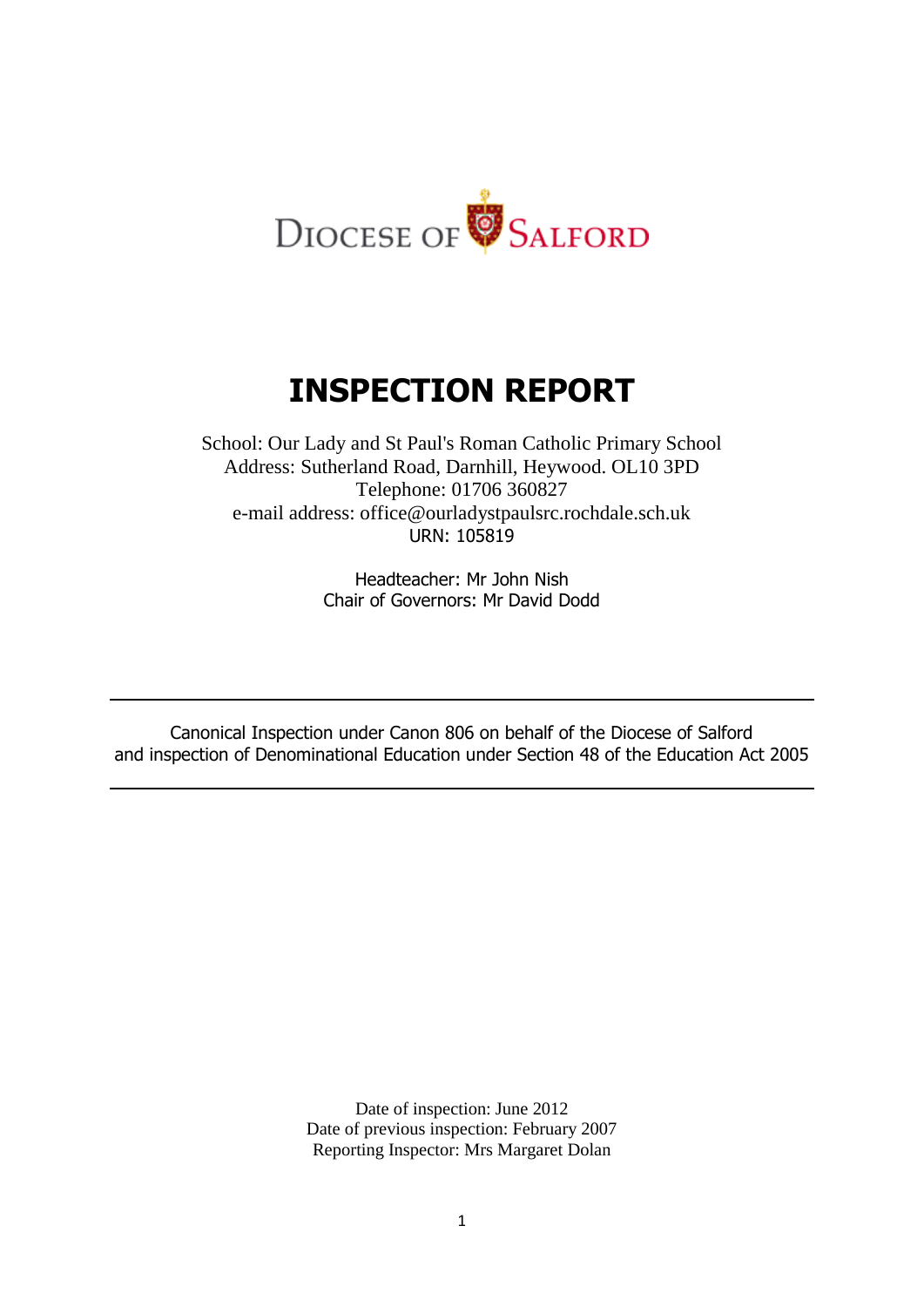## **Information about the school**

Our Lady and St Paul's is a Roman Catholic voluntary aided primary school in the Diocese of Salford. It serves the parish of Our Lady and St Joseph in Heywood. The school is situated in an area of below average social and economic circumstances. Most of the pupils are of White, British Heritage and all pupils speak English. The admission number is 30 and there are 225 pupils on register including the nursery of whom 82% of pupils are baptised Roman Catholic. 17% of the pupils in school are entitled to free school meals. 18% of the children are on the special needs register of which 8 have a statement of special educational needs and require intensive support.

There are 11 teachers of whom 88% are Roman Catholic. 7 teachers have the Catholic Certificate of Religious Studies and 2 teachers are in their second year of study.

## **Overall Effectiveness**

#### **Grade 2**

Our Lady and St Paul's school is a good school with outstanding features especially in collective worship. It is a school where every child matters, is made to feel special and also where they feel safe and cared for. The children are very proud of their school and feel that, 'The teachers are caring and kind, the children work well together and they do lots of fun things.'

Pupils are very well behaved around the school and in the classrooms. They are well motivated and keen to achieve high standards. Positive reinforcement of good behaviour, with praise and encouragement and the commitment of teachers and support staff as models of their own faith is reflected throughout the school and amongst the pupils.

The staff and governors are justly proud of the prayer life of the school and the children are given many opportunities to celebrate Mass, take part in liturgies and assemblies and to learn traditional, reflective and private prayer.

## **Capacity for sustained improvement**

#### **Grade 2**

Capacity for sustained improvement at Our Lady and St Paul's school is good. The headteacher has only been in post for one year but already his dedication and enthusiasm, with the support of the staff and governors, is seen through the development of the faith life of the school and the Religious Education curriculum.

The mission statement is central to everything that happens in the school. The vision of being rooted in their faith with wings to grow and develop and a moral and spiritual compass to guide them is not only a vision for the children but for the whole school community. The relationship between children, staff and parents is excellent.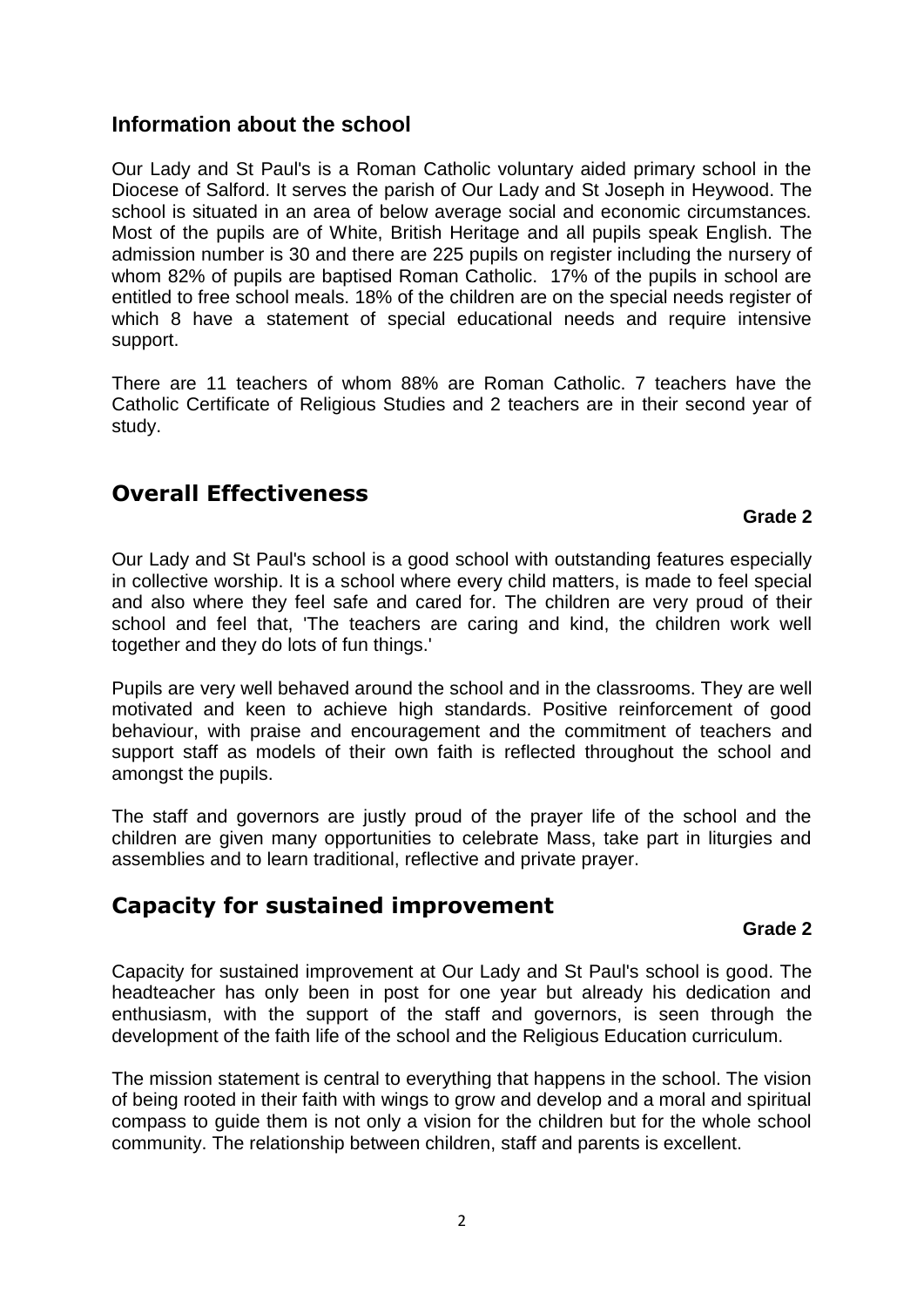Assessment and planning for future learning opportunities is good and the school shows excellent progress and the ability to develop even further in the future. The very committed Religious Education coordinator is responsible for the monitoring and evaluation of the Religious Education curriculum and she has ensured that The Way, The Truth and The Life has been fully implemented to cover the full range of abilities in the school.

## **What the school needs to do to improve further**

1. Ensure that marking is consistent in the children's Religious Education books and that expectations are comparable with other subjects.

2. Develop the Religious Education curriculum to include regular written reporting of monitoring and assessment to the Religious Education governor.

## **PUPILS How good outcomes are for pupils, taking particular account of variations between different groups**

#### **Grade 2**

Our Lady and St Paul's is a good school. The standards that pupils achieve are generally above average and pupils make good progress during their time in school, achieving at least national standards and above by the end of year 6. Work shows signs of even greater improvement in the future. The prayer life of the school is outstanding and is a strength of the school. Pupils are enthusiastic about their Religious Education lessons and relationships are excellent. Children with Special Educational Needs are well supported by committed and dedicated support staff and intervention strategies take place when necessary. The new programme to reinforce positive behaviour, 'Good to be Green,' has been well developed in the school and this aids personal and social development. The older children have responsibilities around the school including playground friends and there is a head boy and girl and their deputies. The school council meets regularly and they arrange events for the other pupils such as film nights and they also help to organise fund-raising events. The school supports national and regional charities including Caritas, CAFOD, Francis House and Barnardo's, as well as local charities including local cancer support groups.

The outstanding prayer life at Our Lady and St Paul's school includes Masses, assemblies, liturgies on aspects of the seasons of the church and collective worship themes in the classrooms. The children help to prepare liturgies and assemblies and participate with reverence and respect. During inspection the whole school celebrated Mass in church on the feast of St Alban. The older children read from the readings of the day and children from all the age groups took part in the Eucharistic procession presenting gifts to represent the Fruits of the Holy Spirit. The children were very well behaved and the accompanied singing was very good. In collective worship in Year 1, the children were learning about the miracles of Jesus and talked about how we can help our friends in the same way as Jesus did. They passed a beautiful smile around the circle and finished with a joyful rendition of 'Our God is a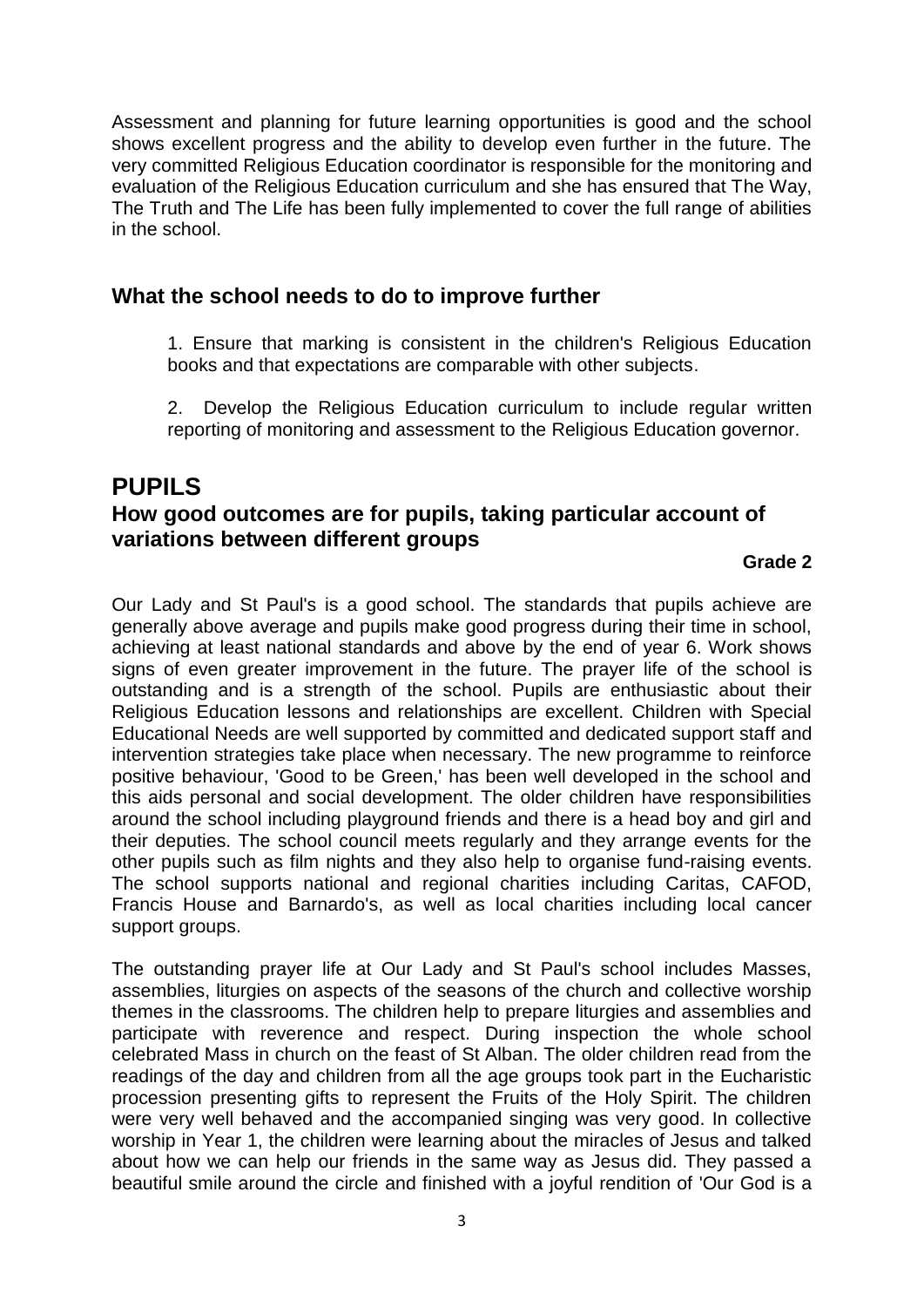Great Big God'. Year 4 children discussed being members of the church family and decided that the church was not a building but, 'something that was in our hearts and minds'. A reading from St Paul reinforced that we all play a part in God's church in our own special way. In an outstanding collective worship celebration in Reception class, a special box, with a mirror in its base was passed amongst the children to remind us that we are all special and unique. There was an excellent relationship between staff and children, and praise and encouragement ensured good listening skills. A beautiful prayer focal display reminded the children that June is the special month for the Sacred Heart of Jesus. In a good collective worship celebration in Year 5, the children were asked, "Would you hide your faith?" and were shown a video of a Jewish man who had stood by his beliefs. The children formed a 'conscience alley' and considered how they would react in a similar situation. In the afternoon, an outstanding Benediction was celebrated for the whole school, families and parishioners in the school hall. The parish priest processed into the hall under a canopy carried by children from Year 6 and the children sang joyfully and joined in the Benediction prayers including singing Tantum Ergo in Latin. The reverence shown to the Blessed Sacrament and the children's very good behaviour was exceptional and something that the school should be very proud of.

Celebration assemblies take place weekly when certificates are given out for, 'rising stars', to children who have behaved or worked in a special way during the week. There is a termly, 'fabulous file' assembly for exceptional behaviour or achievement. This is very popular with parents and is well attended. Regular class assemblies are prepared, arranged and led by the children in all the classes and these are based on the liturgical year or Religious Education topics being developed in class. The children recently took part in the Relay of Prayer organised by the diocese. Staff, pupils and governors participated in the launch, assemblies and celebration concerts and the school passed on the torch and the story of Yemen, to the next school in Bury.

The Sacramental programme is organised through the parish with the full support and cooperation of the school. The two primary schools in the parish, work together on the celebrations which are shared very successfully between the two churches and school communities. Reconciliation is available in school and church for all Key Stage 2 pupils and the children have a good relationship with the Parish Priest, who is a regular visitor in school and visits the homes of the children on the sacramental programme. The sick and housebound feel involved, by being encouraged to pray especially for the children on the sacramental programme during the year.

### **How effective the provision is for Catholic Education**

#### **Grade 2**

Provision for Catholic Education is good. Teaching and learning is good with examples of outstanding practice. Religious Education contributes to the whole school goals on improving literacy, and work is planned using different genres to take account of different skills and abilities. Marking is satisfactory overall with examples of good practice and children are expected to produce their best work. There is an emphasis on learning from Religious Education to boost personal and emotional skills, as well as learning about Religious Education by developing the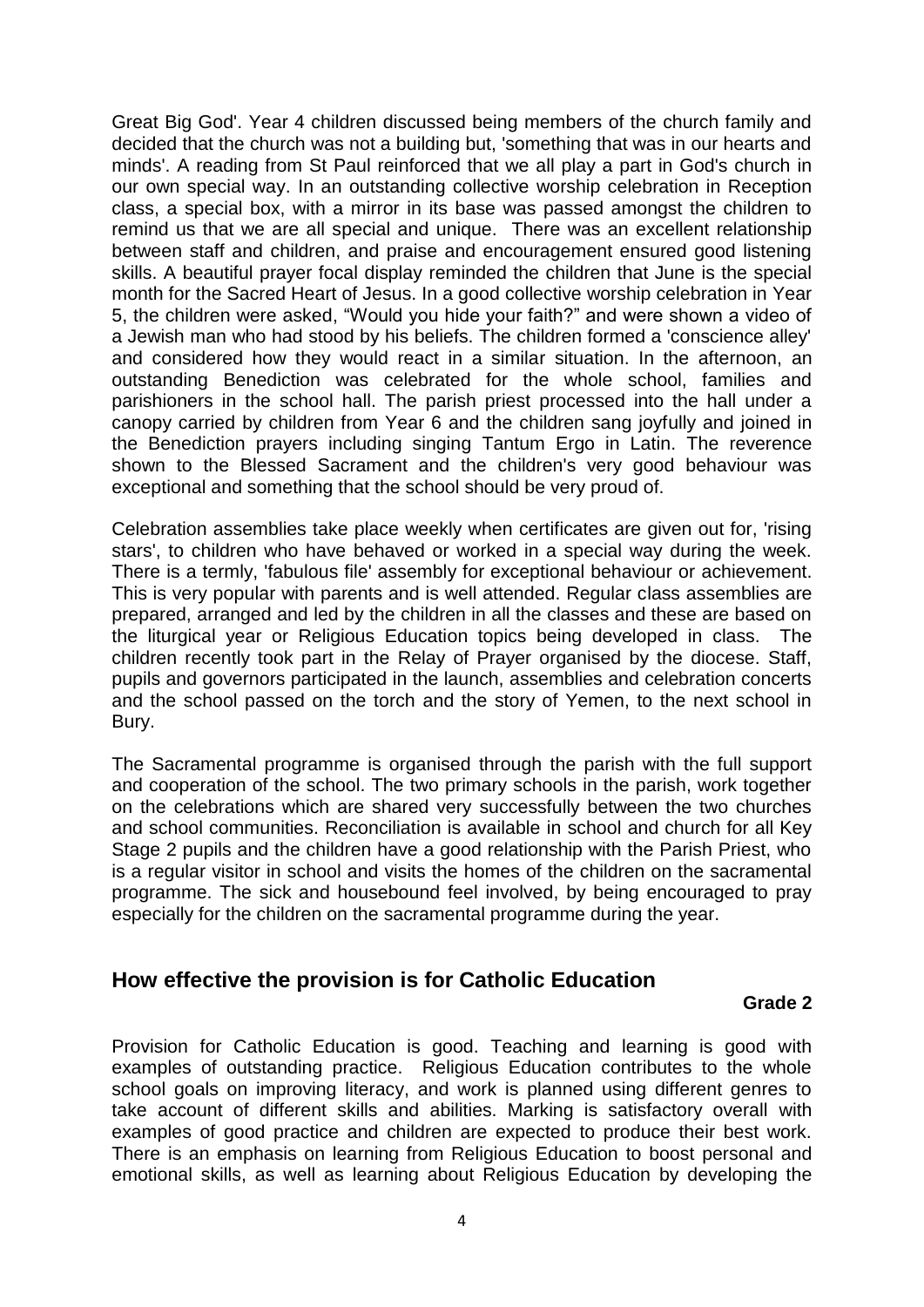curriculum through the use of The Way, The Truth and The Life scheme of work. World Religions is planned for the summer term as part of the creative curriculum and children enjoy links with schools in Ghana, Northern Ireland and Australia. The children enjoy the cultural activities and extend their knowledge through regular visitors and exploring life in The Gambia and other countries. Each Friday afternoon the children work in Learning for Life groups which develop cultural and life skills through activities including ecology, cookery and design projects.

The liturgical seasons of the church are observed in prayer, and in the beautifully presented reflection areas in classrooms and around the school. Religious Education follows the diocesan syllabus and national guidelines. In Year 3 children considered their gifts and talents and how they could use these to help others. Tasks and activities were well differentiated and included writing prayers, and considering the talents of others by forming talent and gift webs on the interactive whiteboard. In Year 6 the lesson observed was about recognising that we are called to use our talents in God's service. The well planned and differentiated activities included mind mapping, drama, painting and poetry. The children, in a good lesson in the nursery class, talked about their visit on the previous day, to the parish church. The teacher reminded them of all the different things they had seen in church and they finished by saying the Hail Mary together with appropriate actions. An outstanding lesson in Year 2 considered how the apostles received the Holy Spirit at Pentecost and how they spread the good news. The children thought about how they would feel when they were waiting for a visitor to arrive and then read their stories to the rest of the class. The lesson had a very good pace and the children were keen to take part and answer questions.

Lessons were creative and explored many aspects of faith, using different styles and genres. There was a good balance between learning about religion, and learning from good example which is seen around the school and in the classrooms. The teachers are excellent role models with very high personal and professional standards.

## **LEADERS AND MANAGERS How effective leaders and managers are in developing the Catholic life of the School**

#### **Grade 2**

The Catholic life of Our Lady and St Paul's school is good, is well led by the headteacher and staff and is supported by the governing body. The mission statement is an integral part of children's prayer life and all the children are included and encouraged. It is central to the school's existence, is displayed around school and lived out by the whole school community.

Governor and staff meetings begin and end with a prayer and particular attention is paid to the induction of new staff members to assist them in their personal spiritual development.

The Religious Education coordinator keeps a well organised and informative file of the religious life of the school and collates assessment information and children's